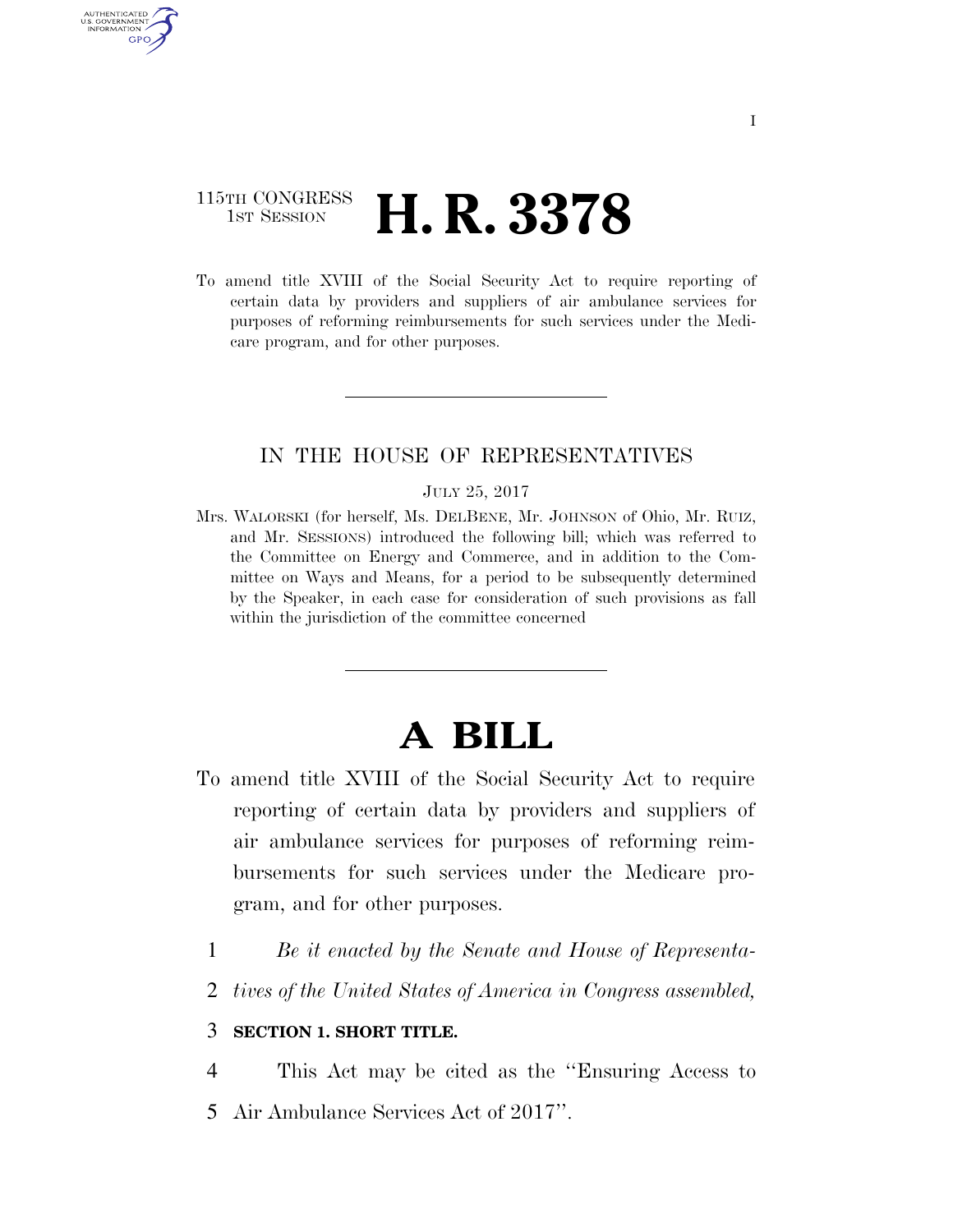| 1              | SEC. 2. AIR AMBULANCE DATA REPORTING PROGRAM AND      |
|----------------|-------------------------------------------------------|
| $\overline{2}$ | VALUE-BASED PURCHASING PROGRAM.                       |
| 3              | Section 1834(l) of the Social Security Act (42 U.S.C. |
| 4              | $1395m(l)$ is amended—                                |
| 5              | $(1)$ in paragraph $(3)(B)$ , by striking "subpara-   |
| 6              | graph $(C)$ " and inserting "subparagraph $(C)$ and   |
| 7              | paragraphs $(17)$ and $(20)$ ";                       |
| 8              | (2) in paragraph $(3)(C)$ , by inserting "(other      |
| 9              | than 2018)" after "each subsequent year"; and         |
| 10             | (3) by adding at the end the following new            |
| 11             | paragraphs:                                           |
| 12             | "(17) AIR AMBULANCE DATA REPORTING PRO-               |
| 13             | GRAM.-                                                |
| 14             | "(A) SUBMISSION OF COST DATA.-With                    |
| 15             | respect to 2019 and each subsequent year, each        |
| 16             | supplier or provider of air ambulance services        |
| 17             | shall submit to the Secretary data specified          |
| 18             | under subparagraph (B) for air ambulance              |
| 19             | services furnished by such provider or supplier       |
| 20             | during such year. Such data shall be submitted        |
| 21             | in a form and manner, and on an annual basis,         |
| 22             | as specified by the Secretary for purposes of         |
| 23             | this subparagraph.                                    |
| 24             | "(B) COST DATA.—For purposes of report-               |
| 25             | ing data for air ambulance services furnished         |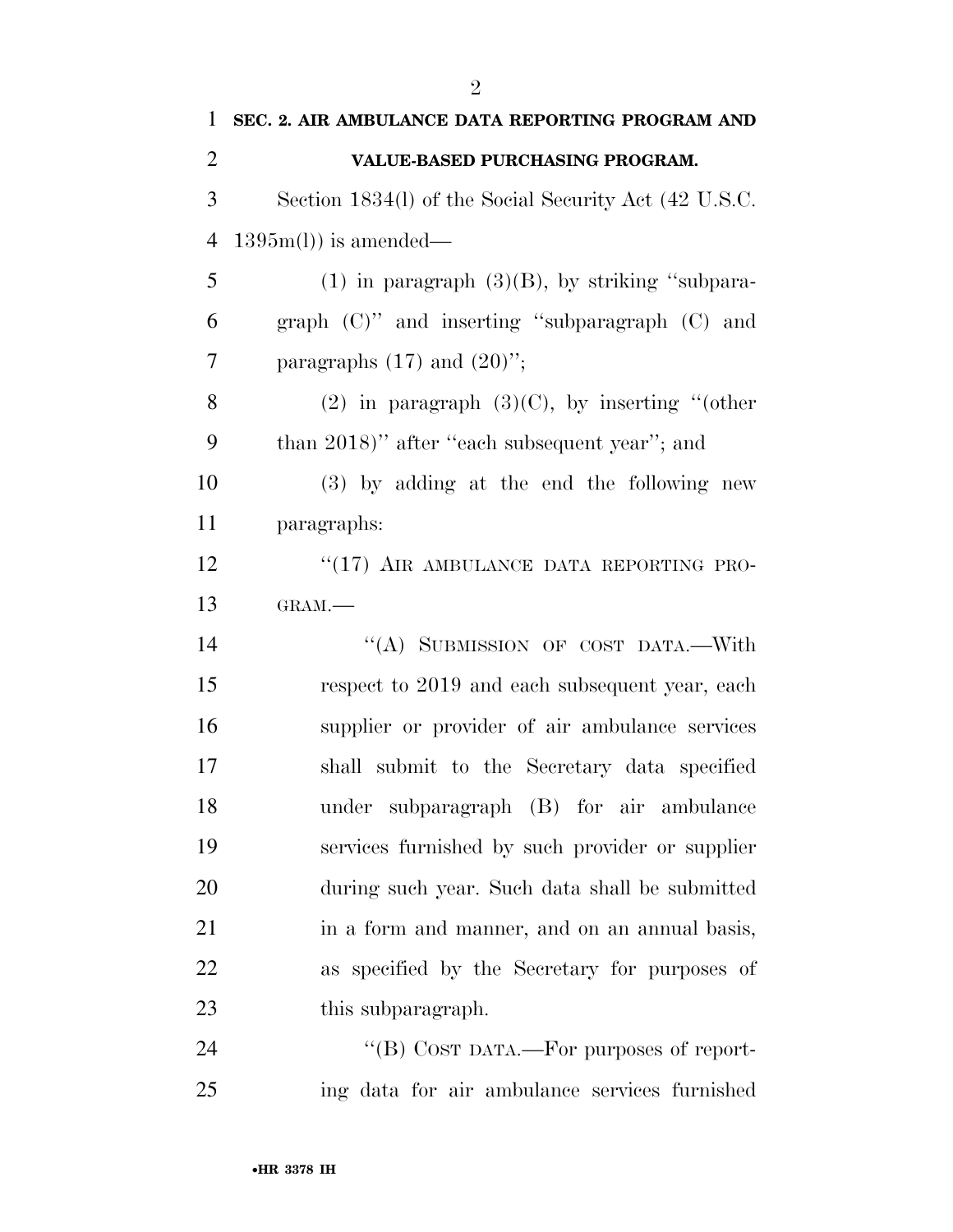| $\mathbf{1}$   | during a year, the data described in this sub- |
|----------------|------------------------------------------------|
| $\overline{2}$ | paragraph are cost data on the following:      |
| 3              | "(i) Maintenance of aircrafts.                 |
| $\overline{4}$ | "(ii) Medical supplies and equipment.          |
| 5              | $``$ (iii) Fuel.                               |
| 6              | "(iv) Employee expenses.                       |
| 7              | $f'(v)$ Recurring training relating to         |
| 8              | aviation, maintenance, communication, and      |
| 9              | clinical.                                      |
| 10             | "(vi) Rent and utilities.                      |
| 11             | "(vii) Communications.                         |
| 12             | "(viii) Travel.                                |
| 13             | "(ix) Hull and aviation liability insur-       |
| 14             | ance, life insurance, and professional mal-    |
| 15             | practice insurance.                            |
| 16             | $f(x)$ Marketing.                              |
| 17             | " $(xi)$ Supplies and equipment.               |
| 18             | "(xii) Overhead support.                       |
| 19             | "(xiii) Aircraft ownership expenses.           |
| 20             | "(xiv) Depreciation.                           |
| 21             | "(xv) Safety enhancement capital               |
| 22             | costs.                                         |
| 23             | "(xvi) Safety enhancement recurring            |
| 24             | costs.                                         |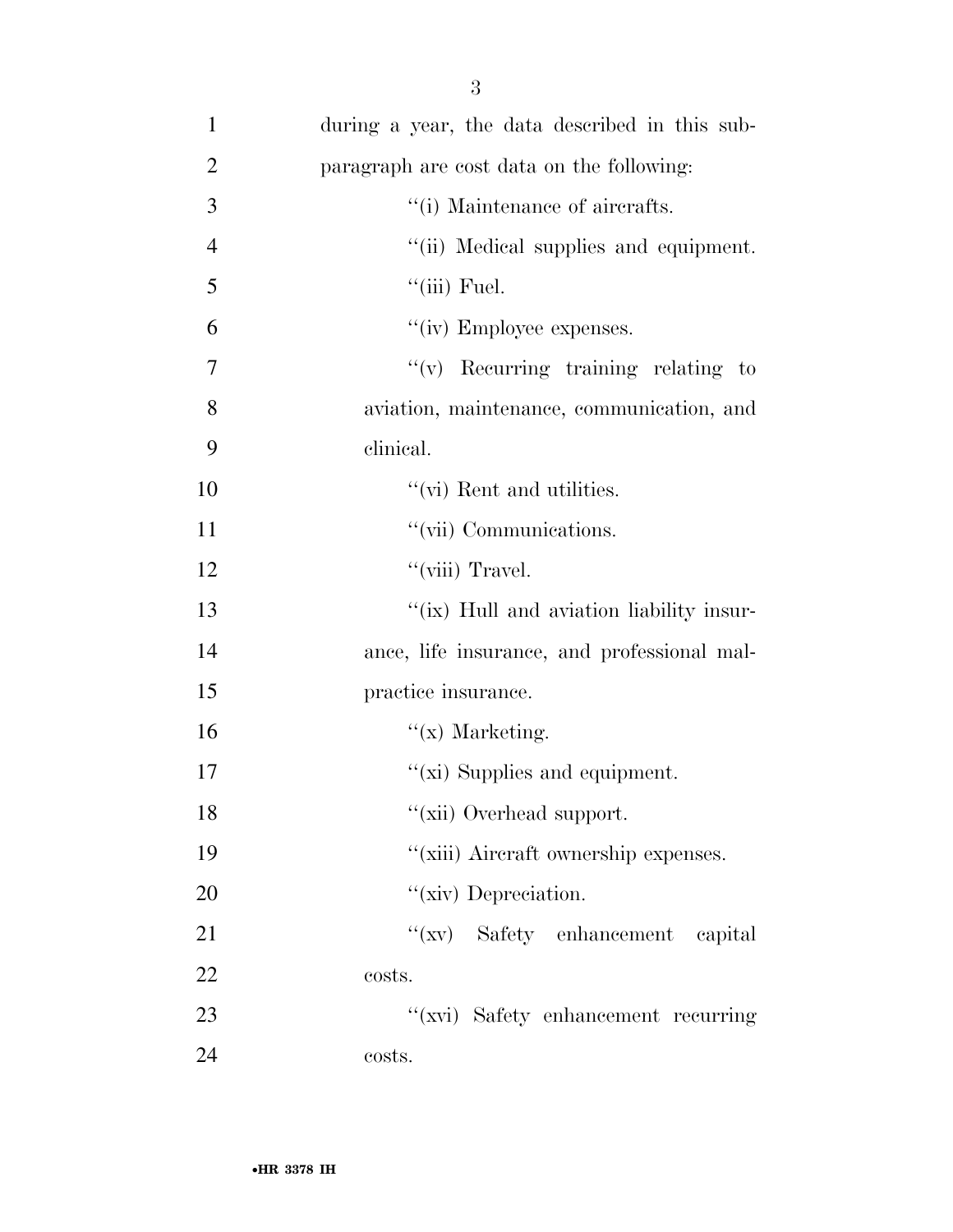1 "'(C) CONSULTATION RELATING TO COST REPORTS.—For purposes of this paragraph, the Secretary shall consult with suppliers and pro- viders of air ambulance services to develop a cost reporting instrument and further define the data specified under subparagraph (B) through instructions. 8 "(D) SUBMISSION OF QUALITY DATA.

 With respect to 2020 and each subsequent year, each supplier or provider of air ambulance serv- ices shall submit to the Secretary data specified under subparagraph (E) for air ambulance services furnished by such supplier or provider during such year. Such data shall be submitted in a form and manner, and on an annual basis, as specified by the Secretary for purposes of 17 this subparagraph.

18 "(E) QUALITY DATA.—For purposes of re- porting data for air ambulance services fur- nished during a year, the data described in this subparagraph are quality data on the following measures:

23  $\frac{1}{1}$  Mechanical ventilator use in pa-24 tients with advanced airways.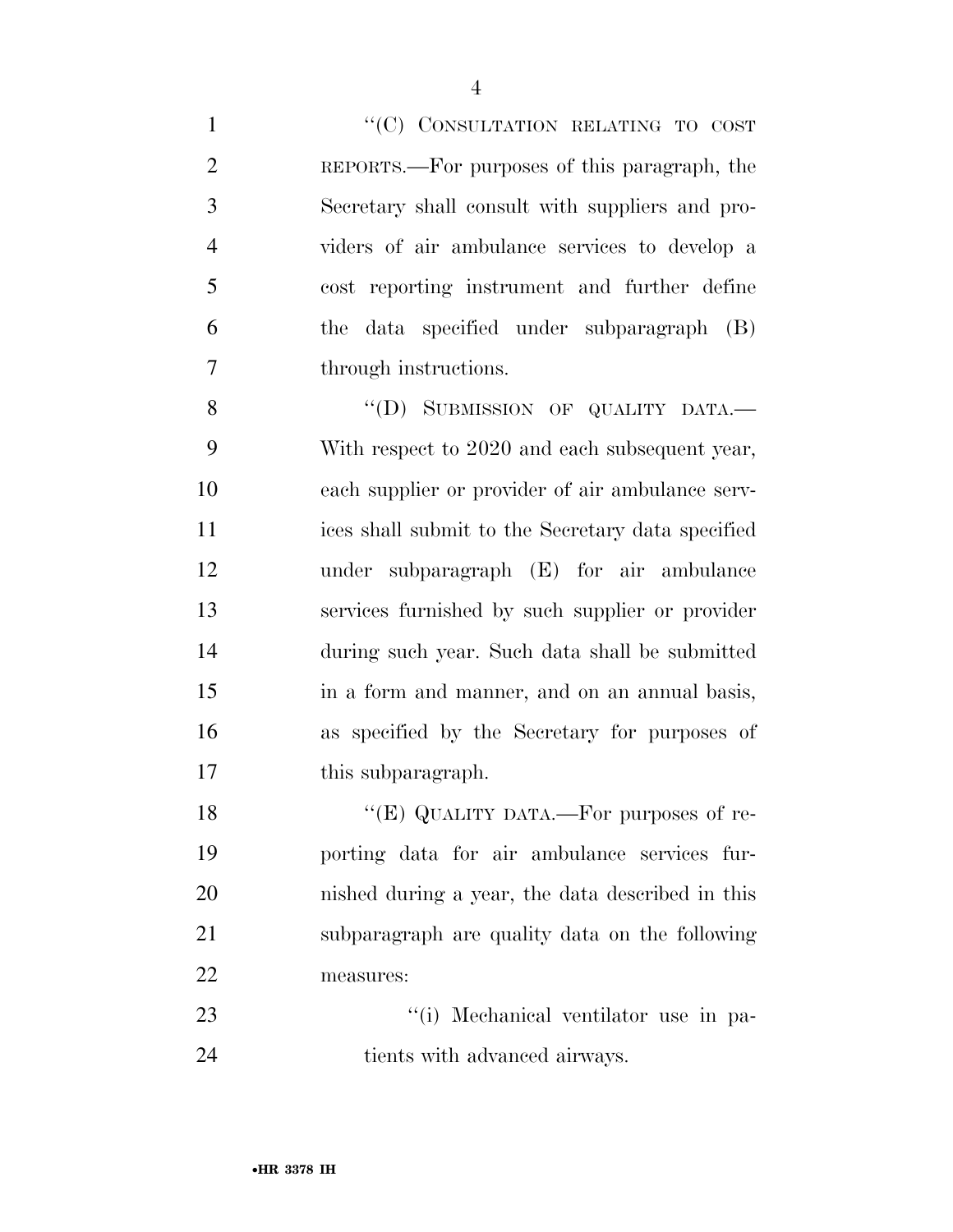| $\mathbf{1}$   | "(ii) Interpretation of 12-lead electro-      |
|----------------|-----------------------------------------------|
| $\overline{2}$ | cardiogram documented on patient care         |
| 3              | record for those transported with primary     |
| $\overline{4}$ | cardiac diagnoses.                            |
| 5              | "(iii) Continuous waveform capnogra-          |
| 6              | phy for mechanically ventilated patients.     |
| $\overline{7}$ | "(iv) Advanced airway established             |
| 8              | without newly developed hypoxia or hypo-      |
| 9              | tension.                                      |
| 10             | $f'(v)$ Tracheal intubation verified with     |
| 11             | capnography and direct visualization, chest   |
| 12             | radiograph, or symmetric breath sounds.       |
| 13             | "(F) CONSEQUENCE FOR NOT REPORTING            |
| 14             | QUALITY DATA FOR VALUE-BASED<br>PUR-          |
| 15             | CHASING.                                      |
| 16             | "(i) IN GENERAL.—With respect to              |
| 17             | ambulance services furnished by a provider    |
| 18             | or supplier of air ambulance services dur-    |
| 19             | ing a payment year (beginning with 2024),     |
| 20             | if such provider or supplier does not sub-    |
| 21             | mit to the Secretary data specified under     |
| 22             | subparagraph $(E)$ for the performance pe-    |
| 23             | riod for such year (as defined in paragraph   |
| 24             | $(20)(F)$ , the Secretary shall provide for a |
| 25             | percent reduction of 10 percent to the per-   |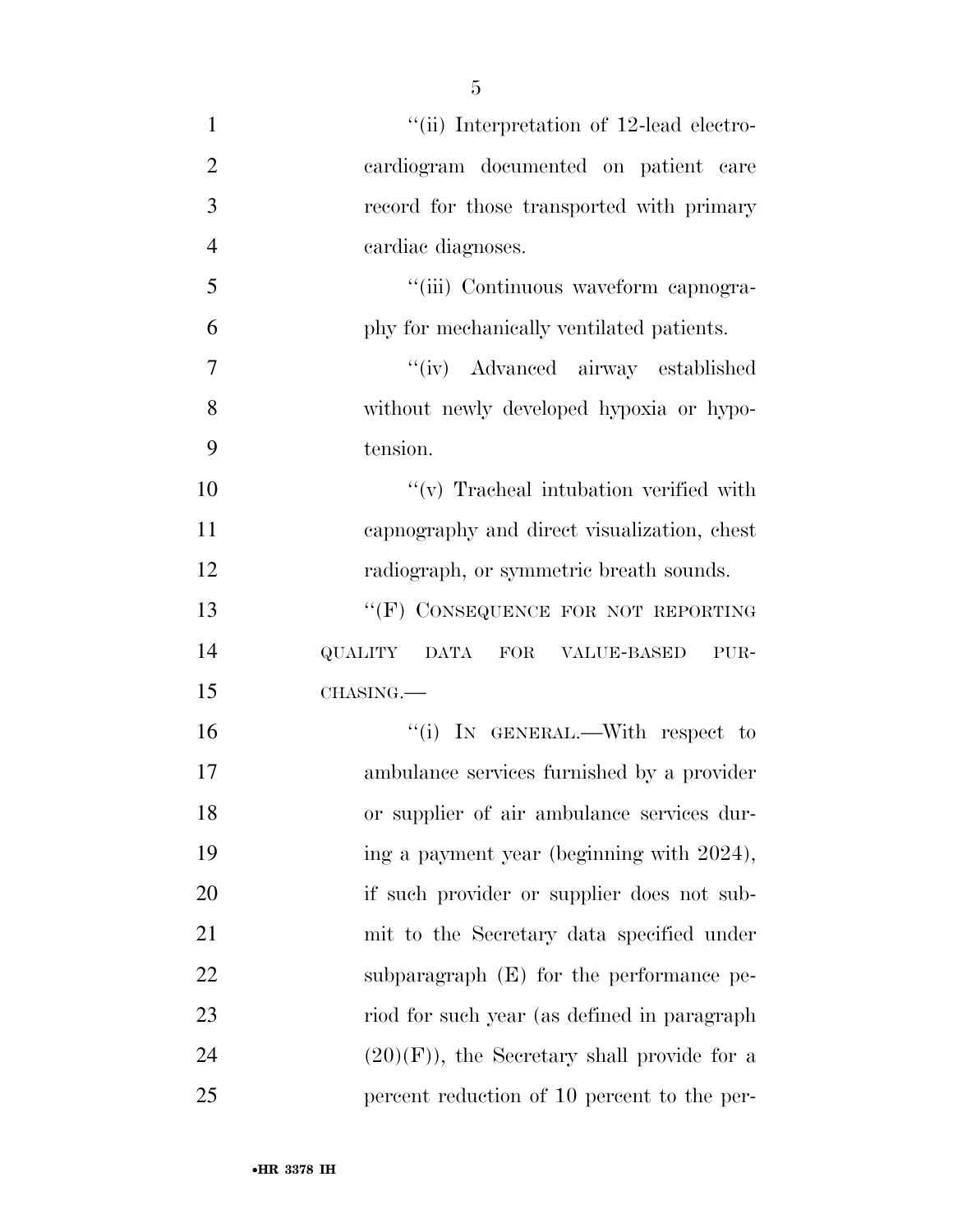centage increase determined under para-2 graph (3)(B), after application of para- $3 \qquad \qquad \text{graphs} \quad (3)(C) \text{ and } (19) \text{ for such payment}$ year.

| $\overline{5}$ | "(ii) APPLICATION.—The reduction            |
|----------------|---------------------------------------------|
| 6              | under clause (i) shall apply only with re-  |
| 7              | spect to the year involved and the Sec-     |
| 8              | retary shall not take into account such in- |
| - 9            | crease in computing the payment amount      |
| 10             | under the fee schedule under this sub-      |
| 11             | section for a subsequent year.              |

12 "(iii) DISTRIBUTION.—For purposes 13 of paragraph  $(20)(D)(iii)(III)$ , of the total amount of reductions pursuant to clause (i) for a payment year—

 $\text{``(I)}$  50 percent of such reduc- tions shall be made available for pur- poses of performance payments under paragraph (20) for such payment year; and

 $\text{``(II)}\,50$  percent shall be trans- ferred to the Federal Hospital Insur- ance Trust Fund under section 1817. 24 ''(G) DATA DISCLOSURES.—The Secretary shall provide, with respect to data submitted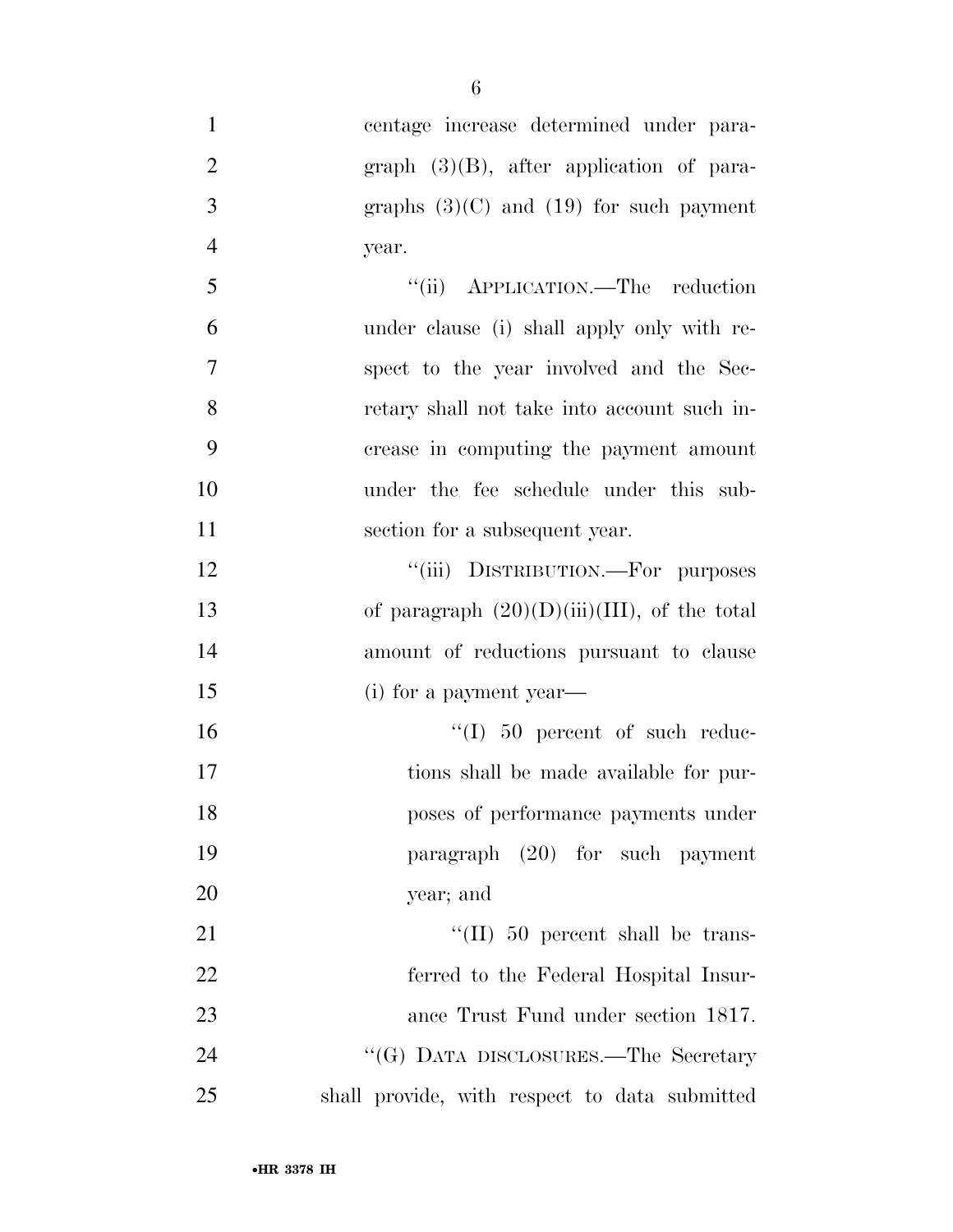| $\mathbf{1}$   | under subparagraph (D) by a supplier or pro-  |
|----------------|-----------------------------------------------|
| $\overline{2}$ | vider of air ambulance services-              |
| 3              | "(i) with respect to 2020, on a con-          |
| $\overline{4}$ | fidential basis to such supplier or provider, |
| 5              | information with respect to such data and     |
| 6              | year, including a comparison of the results   |
| 7              | of such data submitted by such supplier or    |
| 8              | provider to the national average, with re-    |
| 9              | spect to such data reported; and              |
| 10             | "(ii) with respect to a subsequent            |
| 11             | year, for the public disclosure of such in-   |
| 12             | formation with respect to such subsequent     |
| 13             | year, including the comparison described in   |
| 14             | clause (i) of such data with respect to such  |
| 15             | subsequent year.                              |
| 16             | $``$ (H) REPORTS.—                            |
| 17             | "(i) BY SECRETARY.—Not later than             |
| 18             | July 1, 2021, subject to clause (iii), the    |
| 19             | Secretary shall submit to Congress a re-      |
| 20             | port on the data described in subpara-        |
| 21             | graphs $(B)$ and $(E)$ submitted to the Sec-  |
| 22             | retary.                                       |
| 23             | "(ii) BY COMPTROLLER GENERAL.—                |
| 24             | Not later than July 1, 2021, subject to       |
| 25             | clause (iii), the Comptroller General of the  |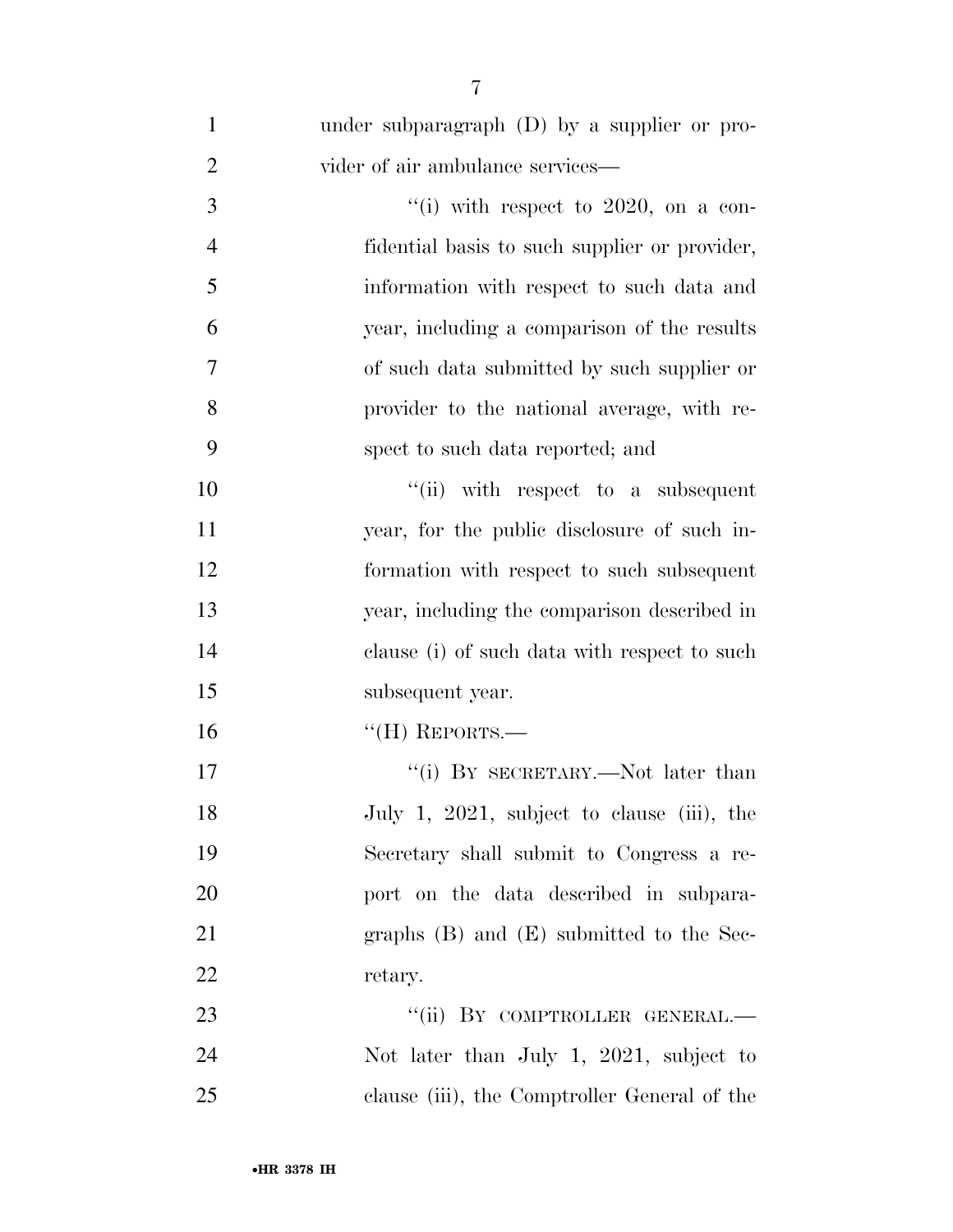| $\mathbf{1}$   | United States shall submit to Congress a      |
|----------------|-----------------------------------------------|
| $\overline{2}$ | report on the data described in subpara-      |
| 3              | $graph$ (B) and subparagraph (E) sub-         |
| $\overline{4}$ | mitted under this paragraph. Such report      |
| 5              | shall include an analysis of cost variation   |
| 6              | to providers and supplier of air ambulance    |
| $\overline{7}$ | services by geography and provider or sup-    |
| 8              | plier status and a recommendation on the      |
| 9              | adequate amount of reimbursement under        |
| 10             | this title to providers and suppliers of air  |
| 11             | ambulance services for furnishing such        |
| 12             | services that would reflect operational costs |
| 13             | of such providers and suppliers and pre-      |
| 14             | serve access to critical air medical services |
| 15             | and such other recommendations as the         |
| 16             | Comptroller General deems appropriate.        |
| 17             | "(iii) LIMITATION.—The reports sub-           |
| 18             | mitted under subclauses (i) and (ii) shall    |
| 19             | not include any information that the Sec-     |
| 20             | retary or Comptroller General, respectively,  |
| 21             | determines is proprietary.                    |
| 22             | "(18) TEMPORARY INCREASE IN PAYMENT FOR       |
| 23             | AIR AMBULANCE SERVICES.-                      |
| 24             | $\lq\lq$ INCREASE.—                           |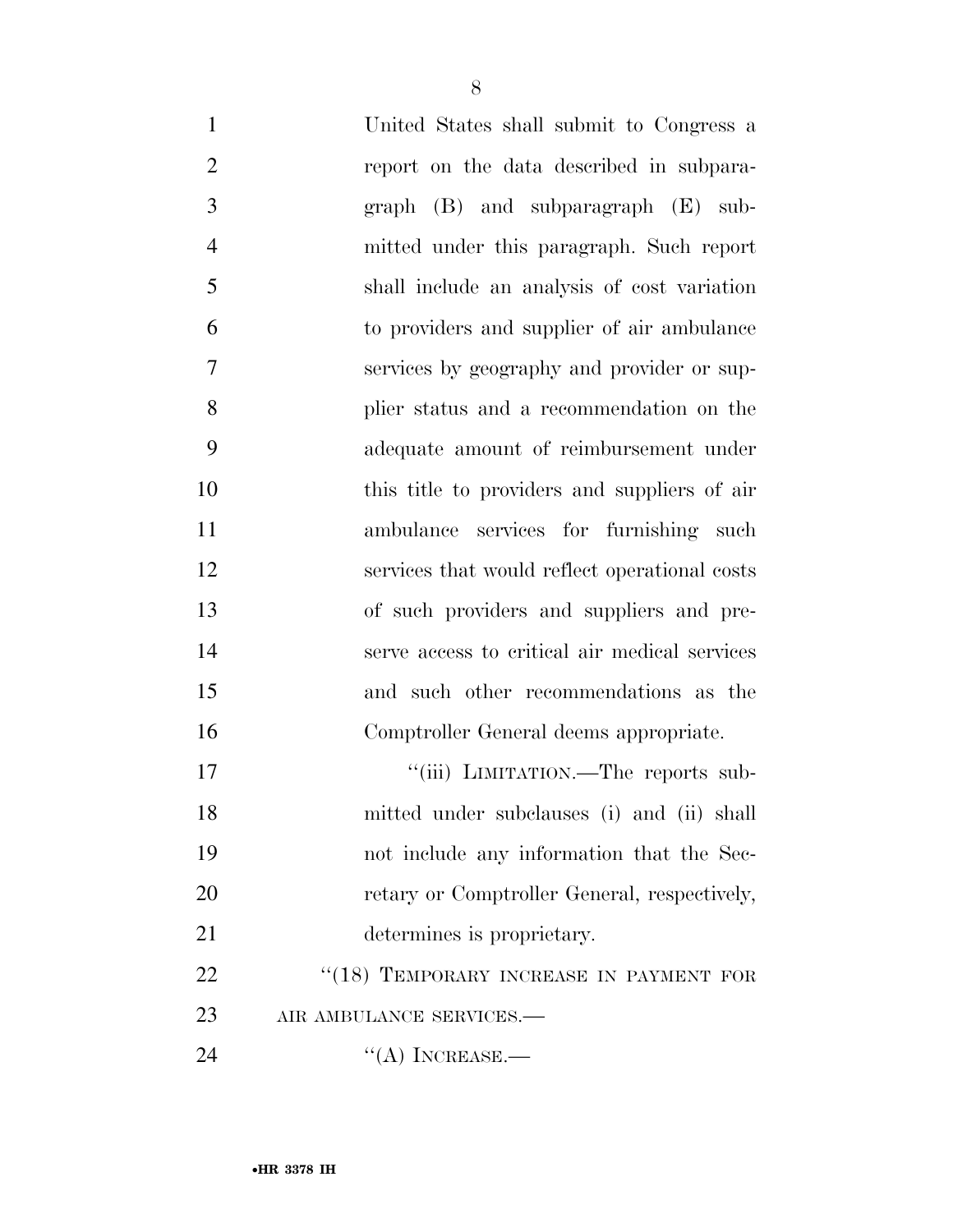1 "(i) In GENERAL.—Subject to sub- paragraph (B), in the case of air ambu- lance services— 4 ''(I) furnished during 2018, the Secretary shall provide for a percent increase of 12 percent in the base rate of the fee schedule established under this subsection for such air ambulance services; and  $\text{``(II)}$  furnished during 2019 and 2020, the Secretary shall provide for a percent increase of 20 percent in the base rate of the fee schedule es- tablished under this subsection for such air ambulance services. ''(ii) APPLICATION.—The increase under clause (i) shall apply only with re- spect to the year involved and the Sec- retary shall not take into account such in- crease in computing the payment amount under the fee schedule under this sub-22 section for a subsequent year. 23 "(B) NO INCREASE FOR PROVIDERS AND SUPPLIERS THAT DO NOT REPORT DATA.—The Secretary shall not provide for the percent in-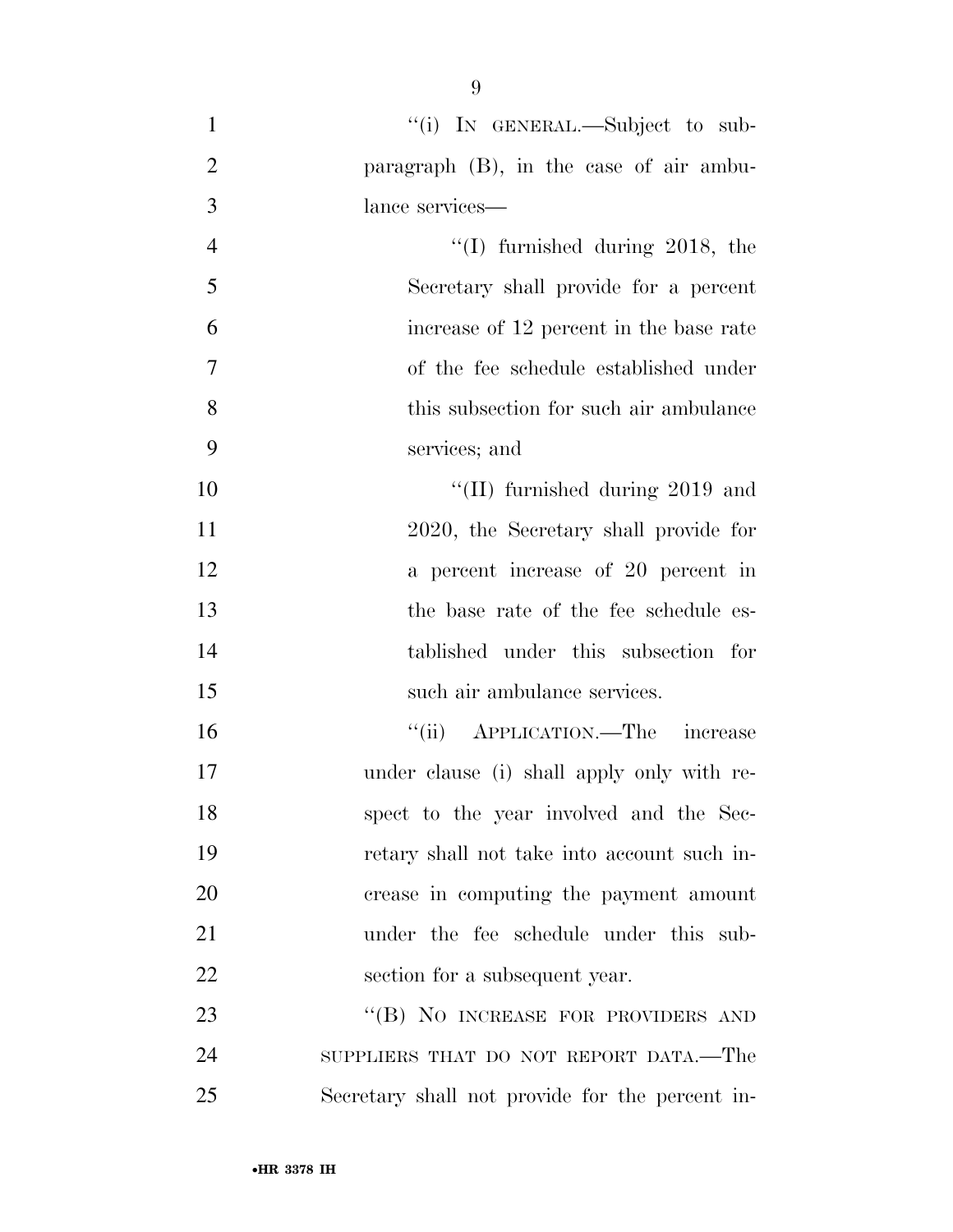| $\mathbf{1}$   | crease under subparagraph $(A)$ in the base rate     |
|----------------|------------------------------------------------------|
| $\overline{2}$ | of the fee schedule established under this sub-      |
| 3              | section-                                             |
| $\overline{4}$ | "(i) with respect to air ambulances                  |
| 5              | services furnished by a supplier or provider         |
| 6              | of air ambulances services during 2019,              |
| 7              | unless the provider or supplier submits to           |
| 8              | the Secretary cost data in accordance with           |
| 9              | paragraph $(17)(A)$ for such year; and               |
| 10             | "(ii) with respect to air ambulances                 |
| 11             | services furnished by a supplier or provider         |
| 12             | of air ambulances services during 2020,              |
| 13             | unless the provider or supplier submits to           |
| 14             | the Secretary cost data in accordance with           |
| 15             | paragraph $(17)(A)$ and quality data in ac-          |
| 16             | cordance with paragraph $(17)(D)$ for such           |
| 17             | year.                                                |
| 18             | $``(19)$ REBASING AIR AMBULANCE<br>BASE              |
| 19             | RATE.—The Secretary shall, through rulemaking,       |
| 20             | provide for an update to the base rate of the fee    |
| 21             | schedule established under this subsection for air   |
| 22             | ambulance services, which shall be applied beginning |
| 23             | with air ambulance services furnished during 2021,   |
| 24             | so that such rate reflects the actual costs of pro-  |
| 25             | viding air ambulance services, consistent with cost  |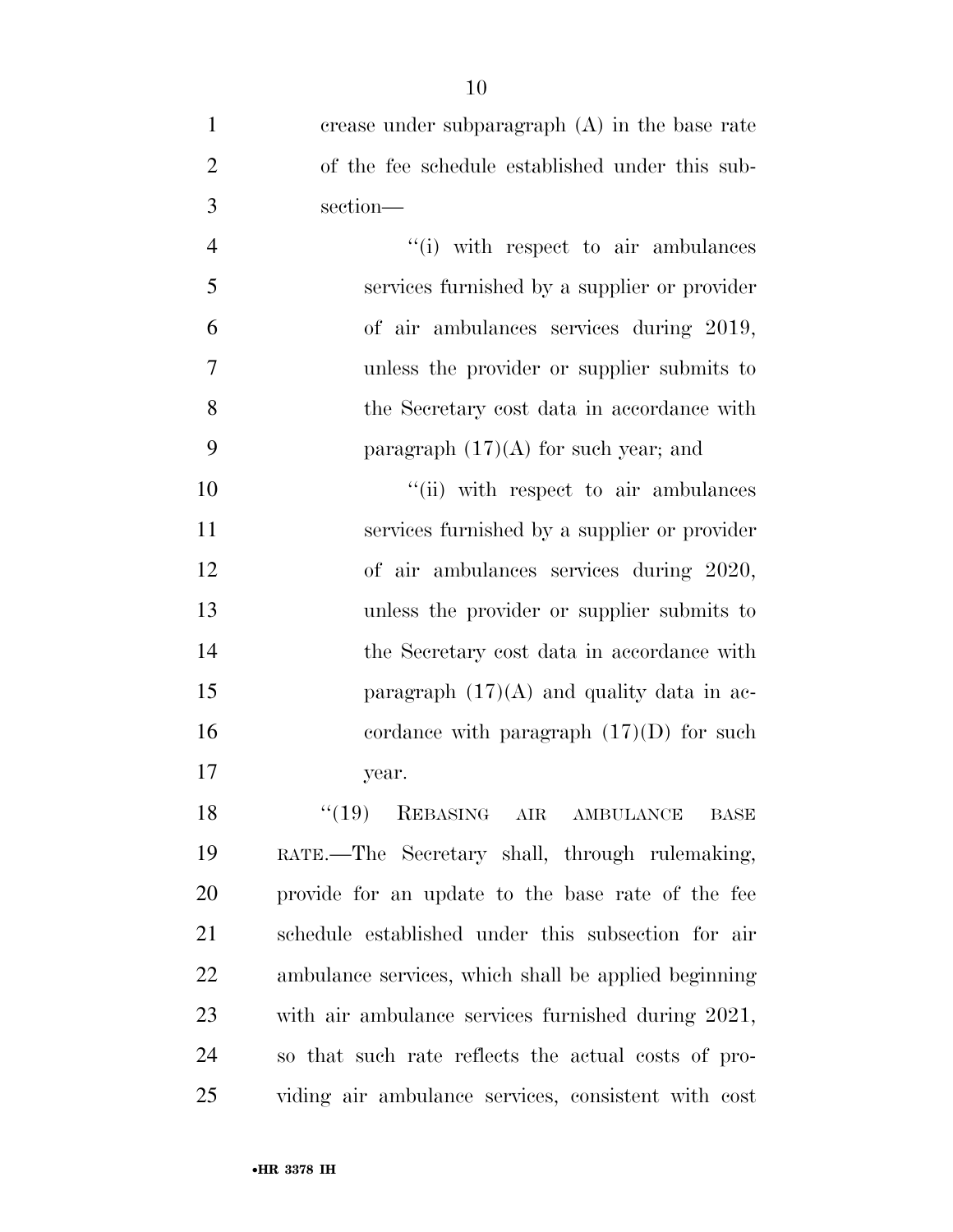| $\mathbf{1}$   | data submitted under paragraph $(17)(A)$ . In car-   |
|----------------|------------------------------------------------------|
| $\overline{2}$ | rying out the previous sentence, the Secretary shall |
| 3              | ensure that the aggregate data, methodology, and     |
| 4              | rationale applied for determining the updated base   |
| 5              | rate shall be made publicly available through rule-  |
| 6              | making. The preceding sentence shall not be applied  |
| 7              | in a budget neutral manner.                          |
| 8              | "(20) VALUE-BASED PURCHASING PROGRAM.-               |
| 9              | "(A) IN GENERAL.—The Secretary shall                 |
| 10             | establish an air ambulance services value-based      |
| 11             | purchasing program (in this paragraph referred       |
| 12             | to as the 'Program'). Under the Program, the         |
| 13             | Secretary shall—                                     |
| 14             | "(i) for a performance period (as de-                |
| 15             | fined in subparagraph $(F)$ ) with respect to        |
| 16             | a payment year (beginning with 2024), de-            |
| 17             | termine the performance of each provider             |
| 18             | or supplier of air ambulance services, with          |
| 19             | respect to each quality measure described            |
| 20             | in paragraph $(17)(E)$ ;                             |
| 21             | "(ii) for each such performance pe-                  |
| 22             | riod, establish performance benchmarks in            |
| 23             | accordance with subparagraph $(B)$ ;                 |
| 24             | "(iii) for each such performance pe-                 |
| 25             | riod and each quality measure described in           |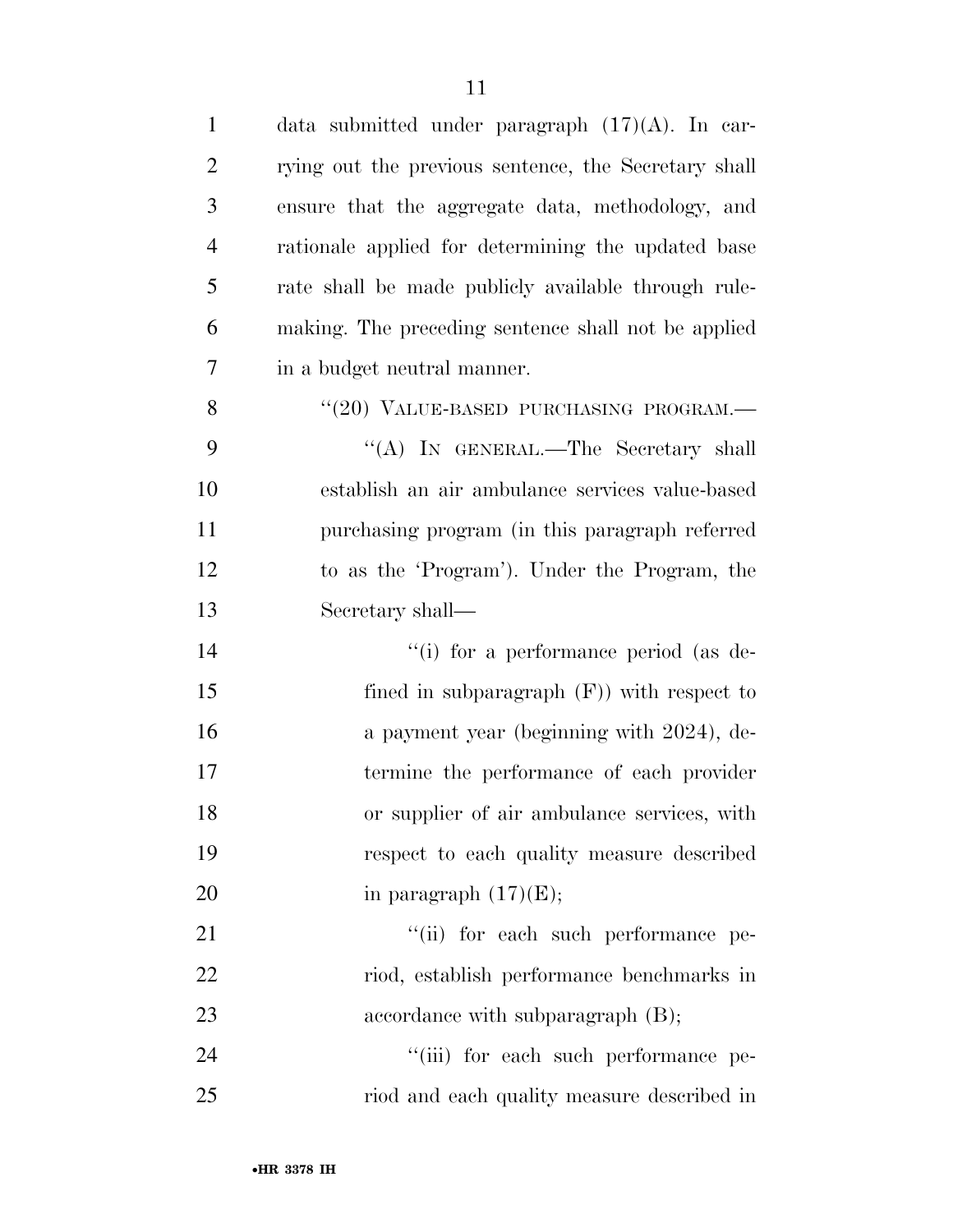| $\mathbf{1}$   | paragraph $(17)(E)$ , establish a perform-  |
|----------------|---------------------------------------------|
| $\overline{2}$ | ance score for each provider or supplier of |
| 3              | air ambulance services, that is determined  |
| $\overline{4}$ | by measuring the performance of such pro-   |
| 5              | vider or supplier described in clause (i),  |
| 6              | with respect to each quality measure de-    |
| $\overline{7}$ | scribed in such clause, against the per-    |
| 8              | formance benchmark established under        |
| 9              | subparagraph (B) for such quality meas-     |
| 10             | ure;                                        |
| 11             | "(iv) for each such performance pe-         |
| 12             | riod and provider or supplier of air ambu-  |
| 13             | lance services, determine a composite per-  |
| 14             | formance quality score, in accordance with  |
| 15             | subparagraph $(C)$ ;                        |
| 16             | $f'(v)$ for each such performance pe-       |
| 17             | riod, rank each provider or supplier of air |
| 18             | ambulance services, based on the composite  |
| 19             | performance quality score of such provider  |
| 20             | or supplier for such period (as determined  |
| 21             | under subparagraph $(C)$ ), in order from   |
| 22             | highest to lowest; and                      |
| 23             | "(vi) for each such payment year            |
| 24             | specify a performance payment percentage    |
| 25             | point adjustment, in accordance with sub-   |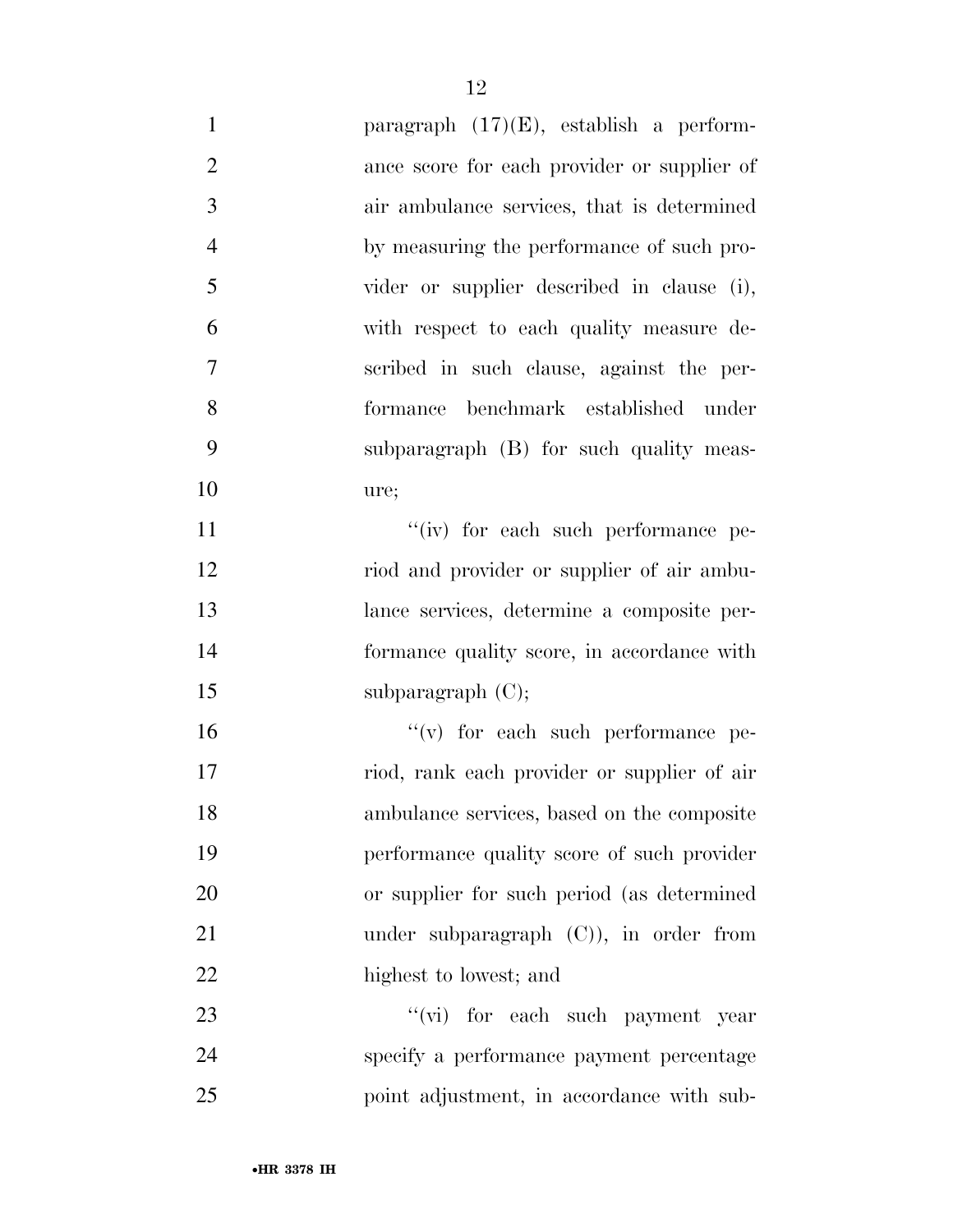|               | paragraph $(D)(ii)$ , for each provider or   |
|---------------|----------------------------------------------|
| $\mathcal{D}$ | supplier of air ambulance services to be ap- |
| $\mathcal{R}$ | plied under subparagraph $(D)(i)$ .          |

4 "(B) PERFORMANCE BENCHMARKS.— Under the Program, for each performance pe- riod with respect to a payment year (beginning with payment year 2024), the Secretary shall establish a nationwide performance benchmark for each quality measure described in para- graph (17)(E). Such a benchmark, with respect to such a quality measure, shall be the average of the performance scores for all such providers and suppliers for such measure.

14 "(C) COMPOSITE PERFORMANCE QUALITY SCORES.—Under the Program, for each per- formance period with respect to a payment year (beginning with payment year 2024), the Sec- retary shall determine a composite performance quality score for each provider or supplier of air ambulance services, based on the cumulative performance scores determined under subpara-22 graph (A)(iii) for such provider or supplier and performance period. For purposes of ranking 24 under subparagraph  $(A)(v)$ , a provider or sup-plier of air ambulance services who does not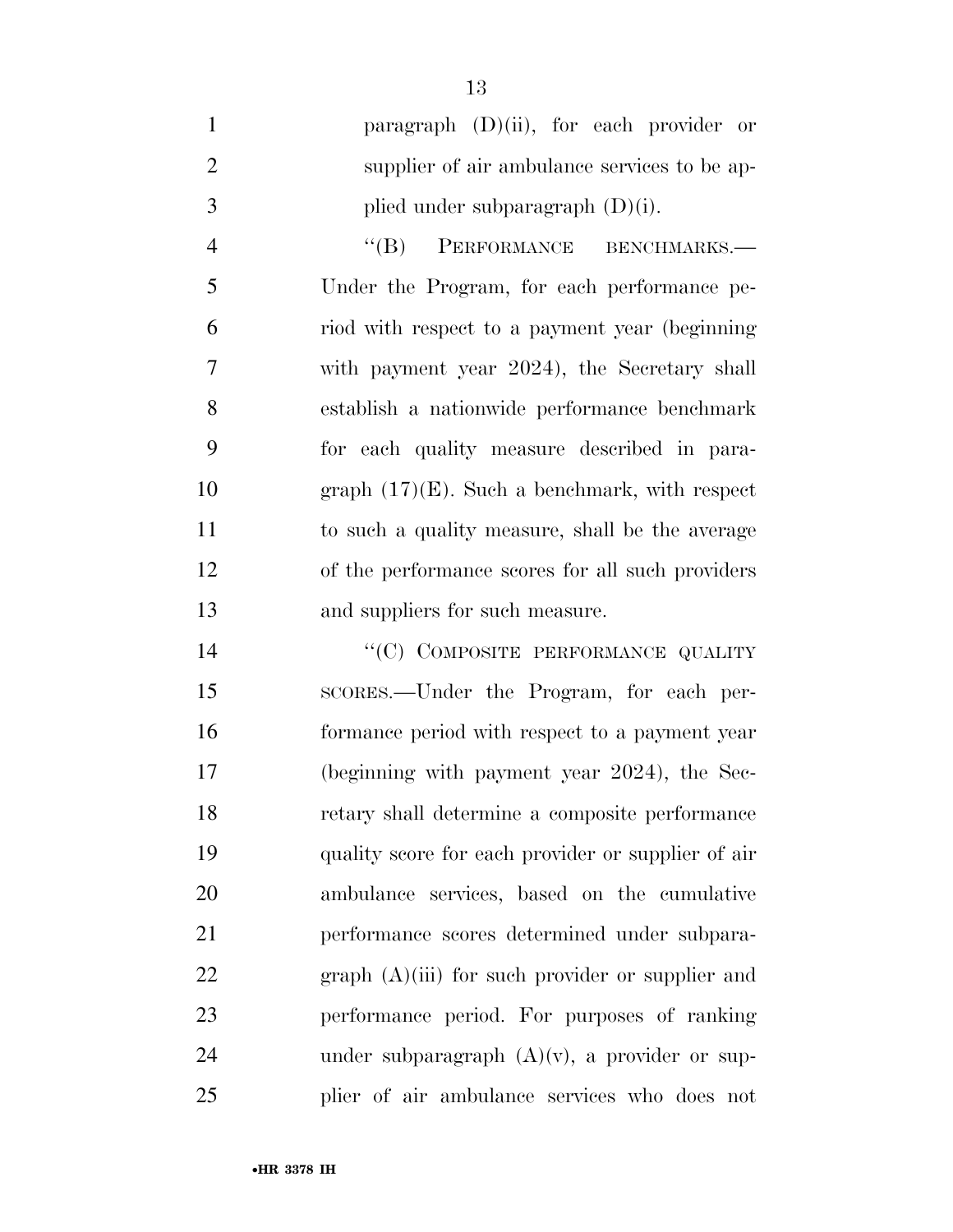| $\mathbf{1}$   | submit required data to determine performance    |
|----------------|--------------------------------------------------|
| $\overline{2}$ | under this paragraph for a performance period    |
| 3              | for a year shall be treated as receiving a com-  |
| $\overline{4}$ | posite performance quality score of zero under   |
| 5              | this subparagraph for such period and shall be   |
| 6              | ranked accordingly under subparagraph $(A)(v)$ . |
| $\overline{7}$ | "(D) PERFORMANCE PAYMENT.-                       |
| 8              | "(i) IN GENERAL.—With respect to                 |
| 9              | ambulance services furnished by a provider       |
| 10             | or supplier of air ambulance services dur-       |
| 11             | ing a payment year (beginning with 2024),        |
| 12             | the Secretary shall apply a performance          |
| 13             | payment percentage point adjustment to           |
| 14             | the percentage increase determined under         |
| 15             | paragraph $(3)(B)$ , after application of        |
| 16             | paragraphs $(3)(C)$ , $(17)(F)$ , and $(19)$ and |
| 17             | subparagraph $(E)$ for a payment year (be-       |
| 18             | ginning with 2024).                              |
| 19             | "(ii) PERFORMANCE PAYMENT<br>PER-                |
| <b>20</b>      | CENTAGE POINT ADJUSTMENT.—The Sec-               |
| 21             | retary shall, in accordance with clause (iii),   |
| 22             | specify a performance payment percentage         |
| 23             | point adjustment for a provider or supplier      |
| 24             | of air ambulance services for a payment          |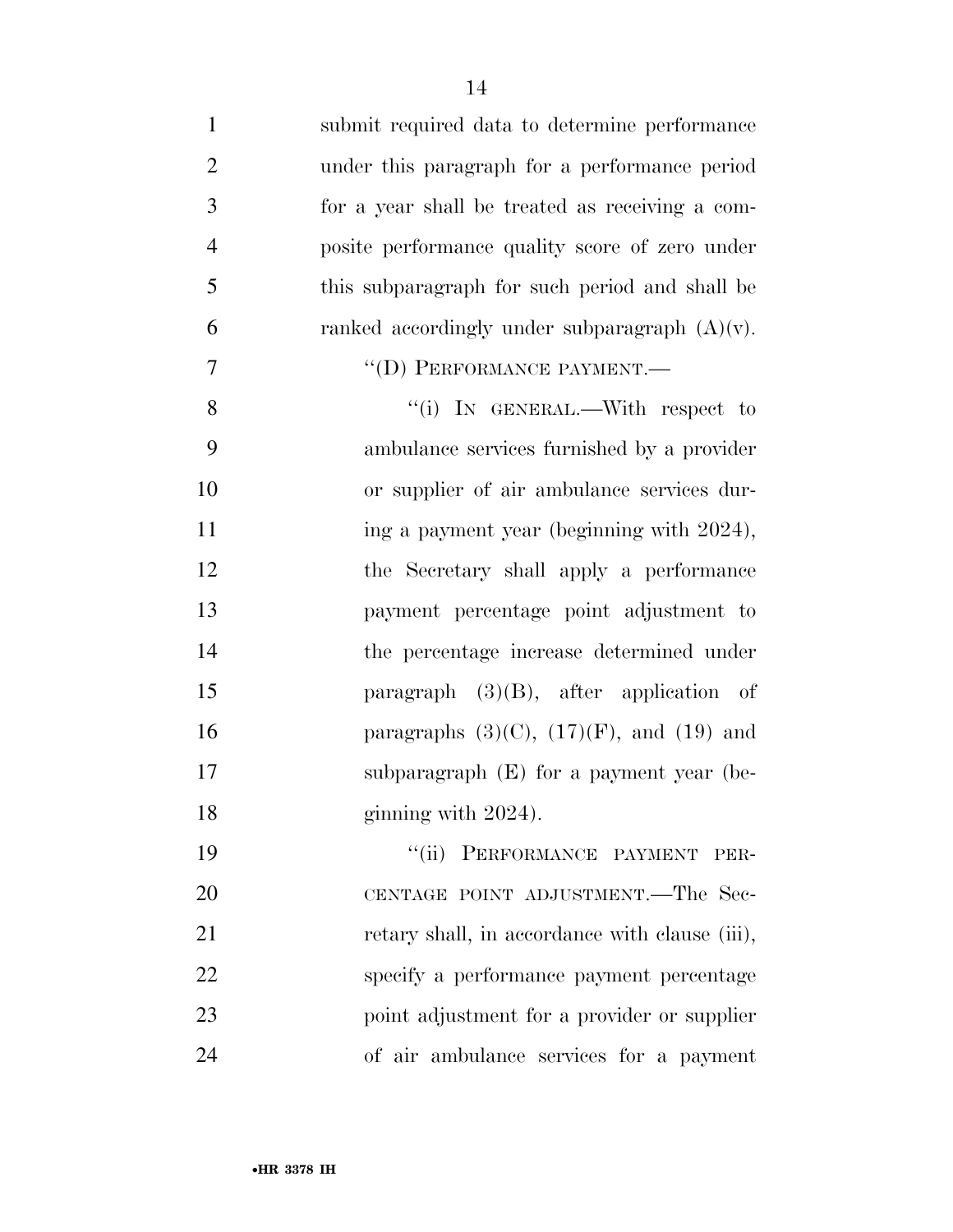| $\mathbf{1}$   | year (beginning with 2024) which may in-     |
|----------------|----------------------------------------------|
| $\overline{2}$ | clude a zero percentage.                     |
| 3              | "(iii) REQUIREMENTS.—In specifying           |
| $\overline{4}$ | the performance payment percentage point     |
| 5              | adjustment for a provider or supplier of air |
| 6              | ambulance services for a payment year        |
| 7              | under clause (i), the Secretary shall ensure |
| 8              | $that-$                                      |
| 9              | "(I) such adjustment is based on             |
| 10             | the ranking of the provider or supplier      |
| 11             | under subparagraph $(A)(v)$ for the          |
| 12             | performance period for such payment          |
| 13             | year;                                        |
| 14             | $\lq\lq$ (II) the application of all such    |
| 15             | adjustments in such fiscal year results      |
| 16             | in an appropriate distribution of per-       |
| 17             | formance payment incentives applied          |
| 18             | under this paragraph such that—              |
| 19             | "(aa) providers and<br>sup-                  |
| 20             | pliers of air ambulance services             |
| 21             | with the highest rankings under              |
| 22             | subparagraph $(A)(v)$ receive the            |
| 23             | highest payment increases under              |
| 24             | clause (i); and                              |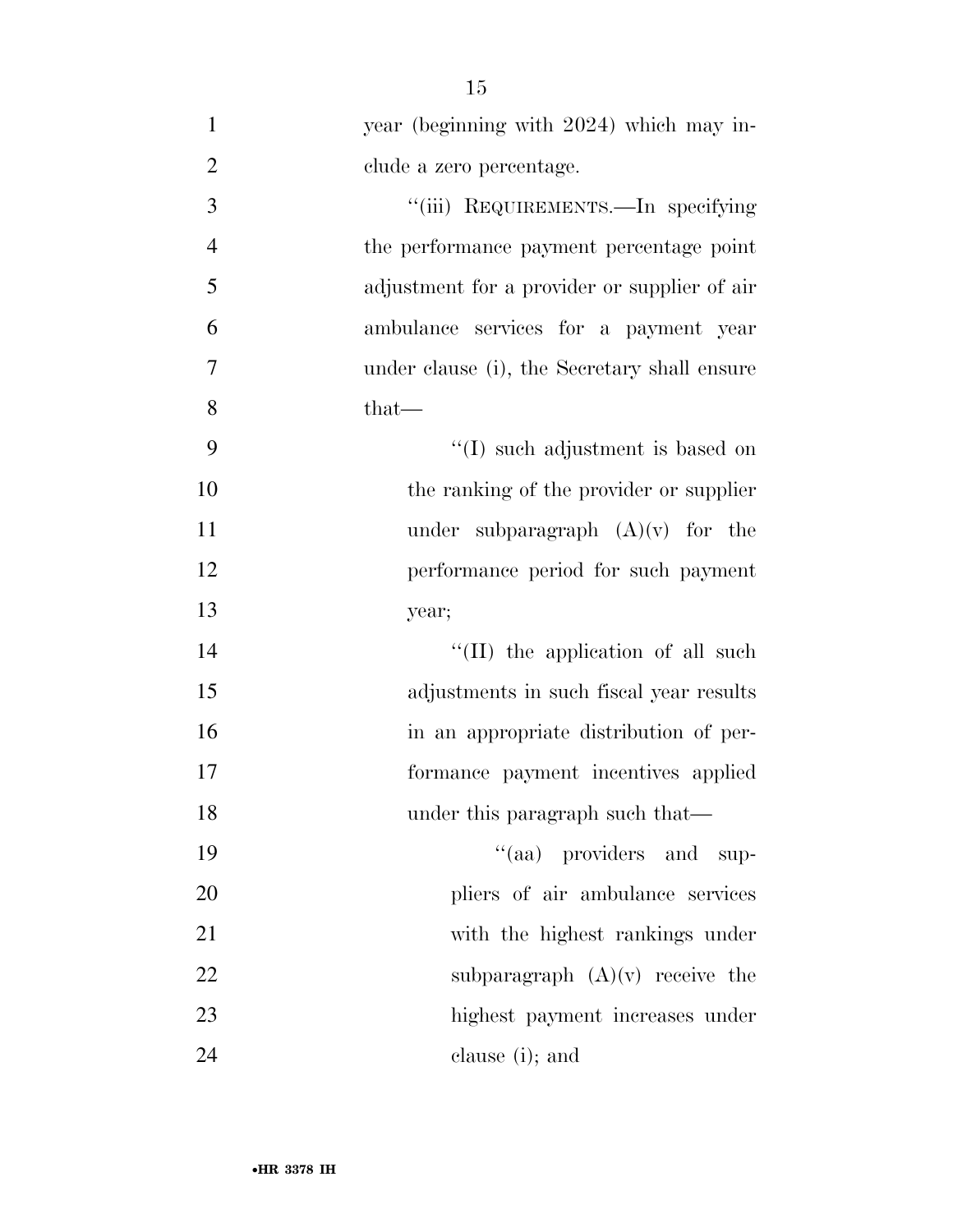| $\mathbf{1}$   | "(bb) providers and sup-                 |
|----------------|------------------------------------------|
| $\overline{2}$ | pliers of air ambulance services         |
| 3              | with the lowest rankings under           |
| $\overline{4}$ | subparagraph $(A)(v)$ receive the        |
| 5              | lowest payment increases under           |
| 6              | clause (i), which may include            |
| $\tau$         | zero; and                                |
| 8              | "(III) the total amount of in-           |
| 9              | creases in payment under this sub-       |
| 10             | section for all providers and suppliers  |
| 11             | of air ambulance services, pursuant to   |
| 12             | this subparagraph, in such payment       |
| 13             | year shall be equal to the sum of the    |
| 14             | total amount, as estimated by the Sec-   |
| 15             | retary, of the reductions to payments    |
| 16             | under this subsection for such pay-      |
| 17             | ment year pursuant to subparagraph       |
| 18             | (E) and the total amount, as esti-       |
| 19             | mated by the Secretary, of the reduc-    |
| 20             | made<br>under<br>tions<br>paragraph      |
| 21             | $(17)(F)(i)$ and made available under    |
| 22             | paragraph $(17)(F)(iii)(I)$ for purposes |
| 23             | of performance payments under this       |
| 24             | paragraph for such payment year.         |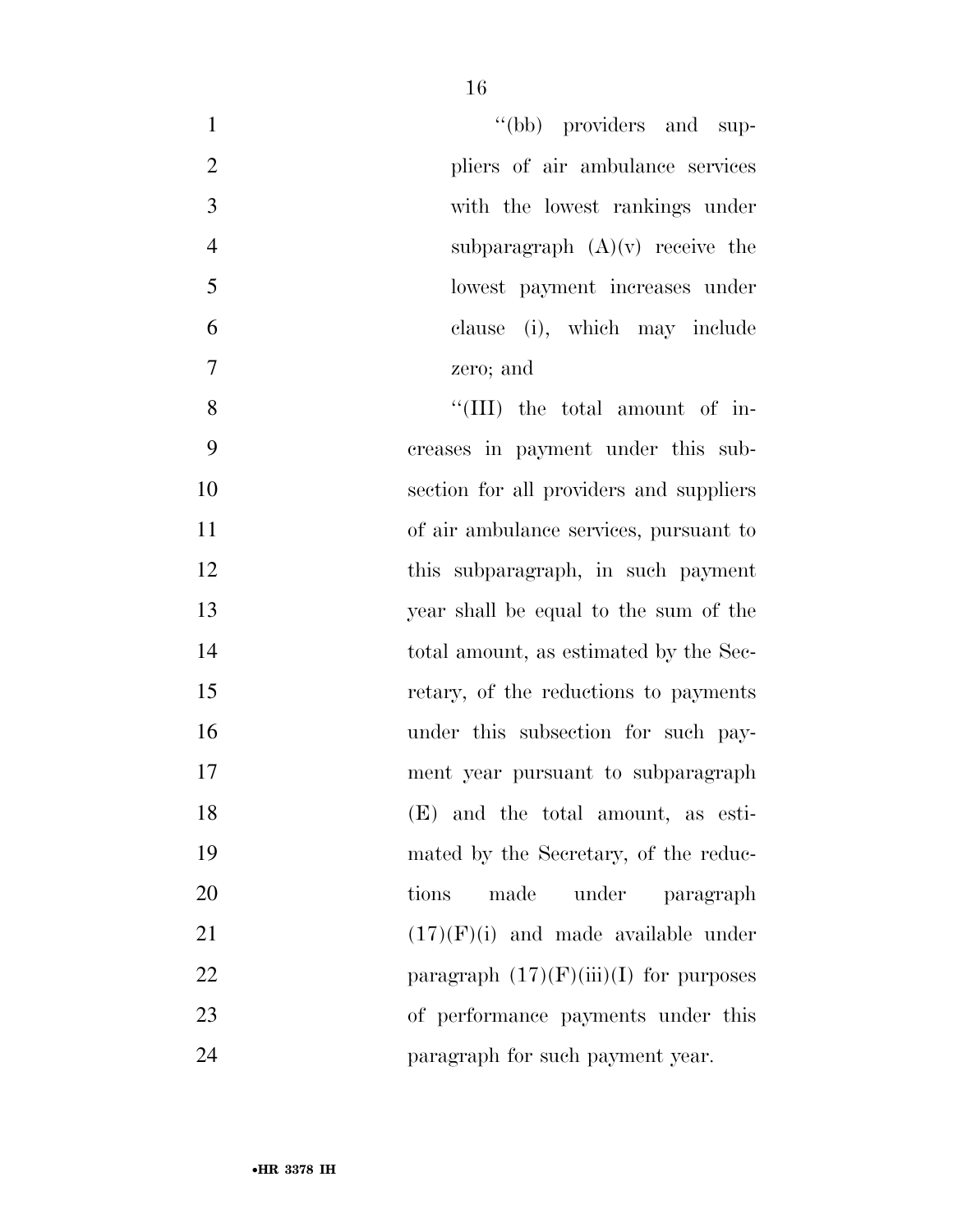| $\mathbf{1}$   | "(E) FUNDING FOR PERFORMANCE INCEN-              |
|----------------|--------------------------------------------------|
| $\overline{2}$ | TIVE ADJUSTMENTS.-                               |
| 3              | "(i) IN GENERAL.—With respect to                 |
| $\overline{4}$ | air ambulance services furnished by a sup-       |
| 5              | plier or provider of air ambulance services      |
| 6              | during 2024 or a subsequent year, the Sec-       |
| 7              | retary shall, after determining the percent-     |
| 8              | age increase under paragraph $(3)(B)$ , and      |
| 9              | after application of paragraphs $(3)(C)$ ,       |
| 10             | $(17)$ , and $(19)$ , shall reduce such percent- |
| 11             | age increase for payments under the fee          |
| 12             | schedule under this subsection otherwise         |
| 13             | applicable to such provider or supplier for      |
| 14             | services furnished by such provider or sup-      |
| 15             | plier during such year by the applicable         |
| 16             | percent (as defined in clause (ii)). The Sec-    |
| 17             | retary shall make such reductions for all        |
| 18             | providers and suppliers of air ambulance         |
| 19             | services in the year involved, regardless of     |
| 20             | whether or not the provider or supplier has      |
| 21             | been determined by the Secretary to have         |
| 22             | earned a performance payment percentage          |
| 23             | point adjustment under subparagraph (D)          |
| 24             | for such year.                                   |